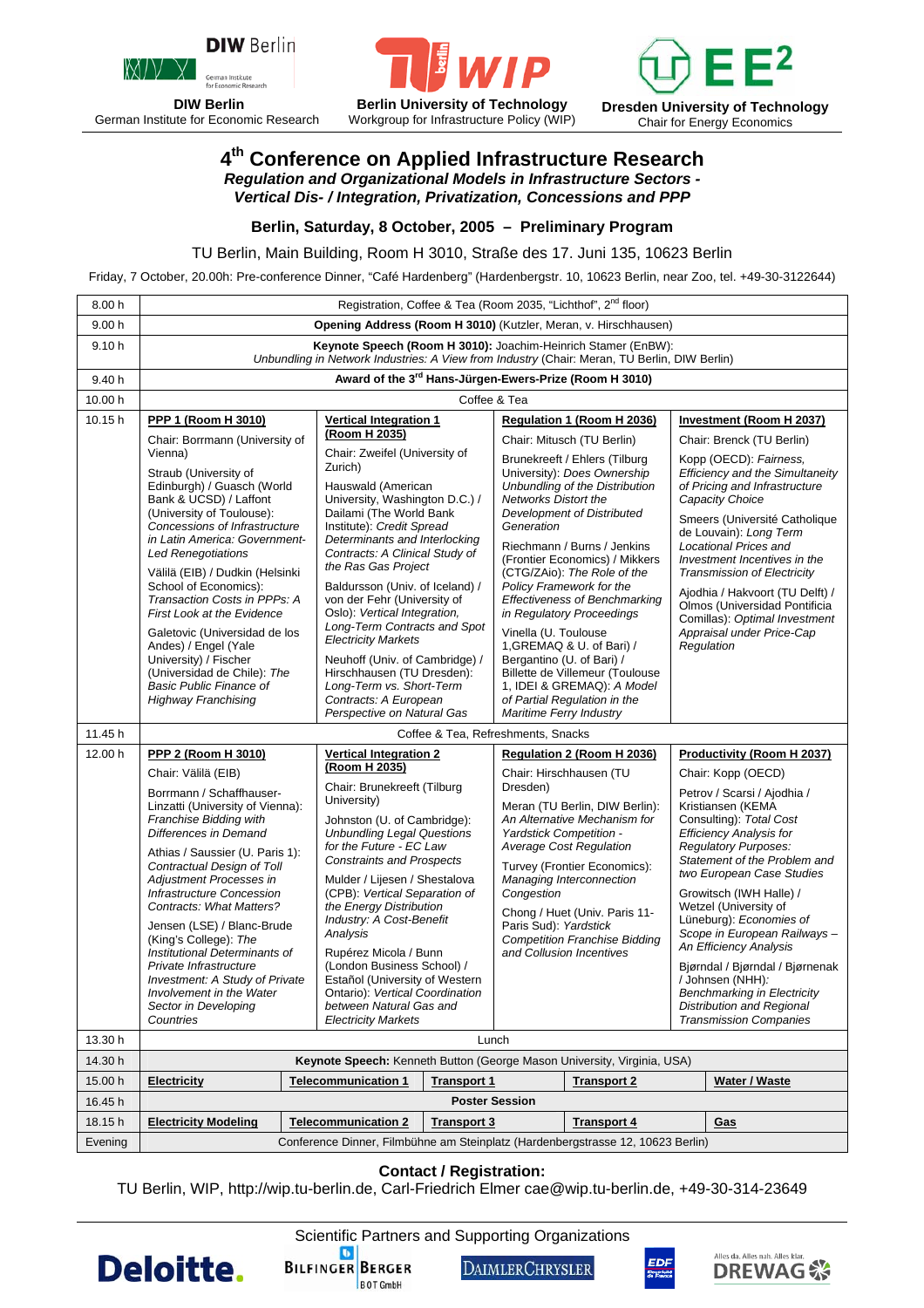

nic Research **DIW Berlin** 

WХ

German Institute for Economic Research



**Berlin University of Technology** Workgroup for Infrastructure Policy (WIP)



**4th Conference on Applied Infrastructure Research Program (afternoon)** 

| 13.30 h             | Lunch                                                                                                                                                                                                                                                                                                                                                                                                                                                                                                                                                                                                                                                |                                                                                                                                                                                                                                                                                                                                                                                                                                                                                                                                                                                                                                                                                         |                                                                                                                                                                                                                                                                                                                                                                                                                                                                                                                                                                                |                                                                                                                                                                                                                                                                                                                                                                                                                                                                                                                                                        |                                                                                                                                                                                                                                                                                                                                                                                                                                                                                                                                                      |  |  |
|---------------------|------------------------------------------------------------------------------------------------------------------------------------------------------------------------------------------------------------------------------------------------------------------------------------------------------------------------------------------------------------------------------------------------------------------------------------------------------------------------------------------------------------------------------------------------------------------------------------------------------------------------------------------------------|-----------------------------------------------------------------------------------------------------------------------------------------------------------------------------------------------------------------------------------------------------------------------------------------------------------------------------------------------------------------------------------------------------------------------------------------------------------------------------------------------------------------------------------------------------------------------------------------------------------------------------------------------------------------------------------------|--------------------------------------------------------------------------------------------------------------------------------------------------------------------------------------------------------------------------------------------------------------------------------------------------------------------------------------------------------------------------------------------------------------------------------------------------------------------------------------------------------------------------------------------------------------------------------|--------------------------------------------------------------------------------------------------------------------------------------------------------------------------------------------------------------------------------------------------------------------------------------------------------------------------------------------------------------------------------------------------------------------------------------------------------------------------------------------------------------------------------------------------------|------------------------------------------------------------------------------------------------------------------------------------------------------------------------------------------------------------------------------------------------------------------------------------------------------------------------------------------------------------------------------------------------------------------------------------------------------------------------------------------------------------------------------------------------------|--|--|
| 14.30 h             | Keynote Speech (Room H 3010): Kenneth Button (George Mason University, Virginia, USA):                                                                                                                                                                                                                                                                                                                                                                                                                                                                                                                                                               |                                                                                                                                                                                                                                                                                                                                                                                                                                                                                                                                                                                                                                                                                         |                                                                                                                                                                                                                                                                                                                                                                                                                                                                                                                                                                                |                                                                                                                                                                                                                                                                                                                                                                                                                                                                                                                                                        |                                                                                                                                                                                                                                                                                                                                                                                                                                                                                                                                                      |  |  |
|                     | Commercialization and Deregulation - Theoretical Approaches and Lessons from Air Transportation (Chair: Wieland, TU Dresden)                                                                                                                                                                                                                                                                                                                                                                                                                                                                                                                         |                                                                                                                                                                                                                                                                                                                                                                                                                                                                                                                                                                                                                                                                                         |                                                                                                                                                                                                                                                                                                                                                                                                                                                                                                                                                                                |                                                                                                                                                                                                                                                                                                                                                                                                                                                                                                                                                        |                                                                                                                                                                                                                                                                                                                                                                                                                                                                                                                                                      |  |  |
| 15.00 h             | <b>Electricity</b><br>(Room H 3010)                                                                                                                                                                                                                                                                                                                                                                                                                                                                                                                                                                                                                  | <b>Telecommunication 1</b><br>(Room H 2035)                                                                                                                                                                                                                                                                                                                                                                                                                                                                                                                                                                                                                                             | Transport 1 -<br><b>Highways (Financing</b>                                                                                                                                                                                                                                                                                                                                                                                                                                                                                                                                    | <b>Transport 2 - Railway</b><br>(Room H 2037)                                                                                                                                                                                                                                                                                                                                                                                                                                                                                                          | Water / Waste<br>(Room H 3004)                                                                                                                                                                                                                                                                                                                                                                                                                                                                                                                       |  |  |
|                     | Chair: Pepermans (KU<br>Leuven)                                                                                                                                                                                                                                                                                                                                                                                                                                                                                                                                                                                                                      | Chair: Wey (DIW, TU<br>Berlin)                                                                                                                                                                                                                                                                                                                                                                                                                                                                                                                                                                                                                                                          | & Regulation)<br>(Room H 2036)                                                                                                                                                                                                                                                                                                                                                                                                                                                                                                                                                 | Chair: Vickerman<br>(University of Kent)                                                                                                                                                                                                                                                                                                                                                                                                                                                                                                               | Chair: Pethig (University<br>of Siegen)                                                                                                                                                                                                                                                                                                                                                                                                                                                                                                              |  |  |
|                     | Zweifel / Krey<br>(University of Zurich):<br><b>An Efficient Electricity</b><br>Portfolio for Switzerland<br>Roques / Savva<br>(University of<br>Cambridge): Irreversible<br>Investment in an<br>Oligopolistic Industry<br>with Stochastic<br>Demand, Price Cap<br>Regulation, and a<br><b>Construction Time Lag</b><br>Vogel / Weber<br>(University of Duisburg-<br>Essen): Decentralized<br><b>Energy Production and</b><br><b>Electricity Market</b><br><b>Structures</b><br>Lieb-Doczy (Deloitte) /<br>McKenzie (Equilibrium<br>Energy Consulting):<br><b>Transmission Grids with</b><br><b>Multiple Owners:</b><br>International<br>Experiences | Bolle / Heimel<br>(European University<br>Viadrina): A Fallacy of<br><b>Dominant Price</b><br><b>Vectors in Network</b><br><b>Industries</b><br>Haucap (Ruhr-<br>University of Bochum) /<br>Siemer (Deutsche<br>Telekom): Another<br>Look at Price<br>Squeezes in Regulated<br>Markets: Taking<br><b>Account of Market</b><br>Interdependencies<br>Srivastava / Finger<br>(Swiss Federal Institute<br>of Technology):<br>Industry Boundaries in<br>Times of Change: How<br>do Firms Strategize?                                                                                                                                                                                         | Chair: Kenneth Button<br>(George Mason Univ.)<br>Törkel (German<br><b>Federal Transport</b><br>Ministry): German HGV<br>Toll System - First<br>Experiences<br>Doll / Schade<br>(Fraunhofer Institute for<br>Systems and<br>Innovation Research):<br>How Using the<br>Revenues of the<br>German HGV<br><b>Motorway Systems</b><br>Efficiently and<br>Equitable?<br>Ponti (Polytechnic of<br>Milan): The Regulation<br>of Transport<br>Infrastructures in Italy<br>Winter (TU Berlin, WIP)<br>/ Hirschhausen (TU<br>Dresden): Environ-<br>mental HDV Road<br>Charging for Berlin | Jensen / Stelling<br>(Göteborg University):<br>On the Effectiveness of<br><b>Vertical and Horizontal</b><br>Measures in Railway<br>Deregulation<br>Sieg (TU<br>Braunschweig): Price<br>Discrimination and<br>Entry in a Newly<br><b>Liberalized Market for</b><br>Passenger Transport<br>Borndörfer / Schlechte<br>(ZIB) / Peter / Mitusch /<br>Tanner (TU Berlin,<br>WIP): Railway Slot<br><b>Exchange Auctioning -</b><br>Theory and a First<br>Algorithm<br>Brenck / Peter (TU<br>Berlin, WIP):<br>International<br>Cooperation in Rail<br>Research | Gaube / Weigand<br>(WHU): Germany's<br><b>WasteTreatment</b><br>Market:<br><b>Competition Will Bring</b><br>Fees Down<br>Bartolini (University of<br>Essex): Integrated vs<br>Separated Regulation<br>Perez (Univ. Paris-Sud<br>11) / Bondoux (U. Paris<br>X & U. Paris XI, GRJM-<br>ADIS) / Chabaud (U.<br>Cergy-Pontoise &<br>METIS): Market Design<br>for Water Industry: What<br><b>Insights from Electricity</b><br><b>Markets Experiences?</b>                                                                                                 |  |  |
| 16.45 h             |                                                                                                                                                                                                                                                                                                                                                                                                                                                                                                                                                                                                                                                      |                                                                                                                                                                                                                                                                                                                                                                                                                                                                                                                                                                                                                                                                                         | <b>Poster Session</b>                                                                                                                                                                                                                                                                                                                                                                                                                                                                                                                                                          |                                                                                                                                                                                                                                                                                                                                                                                                                                                                                                                                                        |                                                                                                                                                                                                                                                                                                                                                                                                                                                                                                                                                      |  |  |
| 18.15h              | <b>Electricity Modeling</b><br>(Room H 3010)<br>Chair: Erdmann (TU<br>Berlin)<br>Apfelbeck / Nekrassov<br>(EdF R&D) / Kemfert /<br>Kalashnikov (DIW<br>Berlin): EMELIE-NET-<br>A Game-Theoretic<br>Approach Including<br><b>PTDF</b><br>Pepermans / Willems<br>(KU Leuven): The<br>Potential Impact of<br>Cross-Ownership in<br>Transmission: An<br>Application to the<br><b>Belgian Electricity</b><br>Market<br>Keseric / Haas (TU<br>Vienna) Saguan (Univ.<br>Paris Sud): Competition<br>in European Electricity<br><b>Markets without Optimal</b><br>Use of Transmission<br>Infrastructure                                                       | <b>Telecommunication 2</b><br>(Room H 2035)<br>Chair: Bolle (European<br>University Viadrina)<br>Wey (TU Berlin / DIW) /<br>Baake (DIW) /<br>Kamecke (HU Berlin):<br><b>Efficient Regulation of</b><br>Dynamic Telecom.<br>Markets and the New<br><b>Regulatory Framework</b><br>in Europe<br>Recker (IMST) / Pohler<br>(TU Dresden): New<br><b>Organisational Frame-</b><br>work for Customised<br>Communication<br>Services in<br>Heterogeneous<br>Infrastructures with<br>Asymmetrical<br>Interdependencies<br>Matias-Fonseca / Diz<br>(U. Aveiro) / Soares (U.<br>Porto): Evolving Comp-<br>etition and Strategic<br>Performance in<br>Telecommunications:<br>The Portuguese Mobile | Transport 3-<br><b>Highways (PPP &amp;</b><br>Concessions)<br>(Room H 2036)<br>Chair: Galetovic<br>(Universidad de los<br>Andes)<br><b>Briggs (British</b><br>Highways Agency) /<br>Drewett (Pell<br>Frischmann<br>Consultants): Private<br>Financing of Projects in<br>the Highways Agency<br>Ragazzi (University of<br>Bergamo): Are<br>Highways Best Run by<br>Concessions? The<br>Italian Experience<br>Beckers (TU Berlin,<br>WIP) / Hirschhausen<br>(TU Dresden) / Klatt<br>(TU Berlin, WIP): PPPs<br>for German Motorways<br>- Theory and Policy                        | <b>Transport 4 - Air</b><br>(Room H 2037)<br>Chair: Gillen<br>(University of British<br>Columbia)<br>McCulloch<br>(LogicaCMG):<br><b>Economic Regulation</b><br>as a Tool to Improve<br><b>Air Navigation Service</b><br>Provision<br>Czerny (TU Berlin,<br>WIP): Economic<br><b>Regulation of Air</b><br><b>Navigation Service</b><br>Providers<br>Vogel (University of<br>Westminster):<br>Privatisation and<br><b>Financial Performance</b><br>of European Airports                                                                                 | <b>Gas (Room H 3004)</b><br>Chair: Neumann (TU<br>Dresden)<br><b>Brito (Rice University</b><br>and CIDE) / Rosellon<br>(CIDE, Harvard<br>University): Timing of<br>Investment in Regulated<br><b>Natural Gas Pipelines</b><br>Cuijpers (CREG,<br>Belgium): Determination<br>of Available Capacity in<br><b>Gas Transmission</b><br><b>Networks in Europe</b><br>Pavel (German Advisory<br>Group, Ukraine) / Holz<br>(DIW Berlin): Will there<br>be Enough for<br>Everybody? - A<br>Simulation Analysis of<br>the LNG Market in the<br>Atlantic Basin |  |  |
| Evening,<br>20.00 h | Operators<br>Reception, Conference Dinner, Filmbühne am Steinplatz (Hardenbergstrasse 12, 10623 Berlin, tel.: +49-30-3126589)                                                                                                                                                                                                                                                                                                                                                                                                                                                                                                                        |                                                                                                                                                                                                                                                                                                                                                                                                                                                                                                                                                                                                                                                                                         |                                                                                                                                                                                                                                                                                                                                                                                                                                                                                                                                                                                |                                                                                                                                                                                                                                                                                                                                                                                                                                                                                                                                                        |                                                                                                                                                                                                                                                                                                                                                                                                                                                                                                                                                      |  |  |

# **Contact / Registration:**

TU Berlin, WIP, http://wip.tu-berlin.de, Carl-Friedrich Elmer (cae@wip.tu-berlin.de, +49-30-314-23649)



**BILFINGER BERGER BOT GmbH** 

Scientific Partners and Supporting Organizations **DAIMLERCHRYSLER** 



Alles da. Alles nah. Alles klar.

**DREWAG ※**